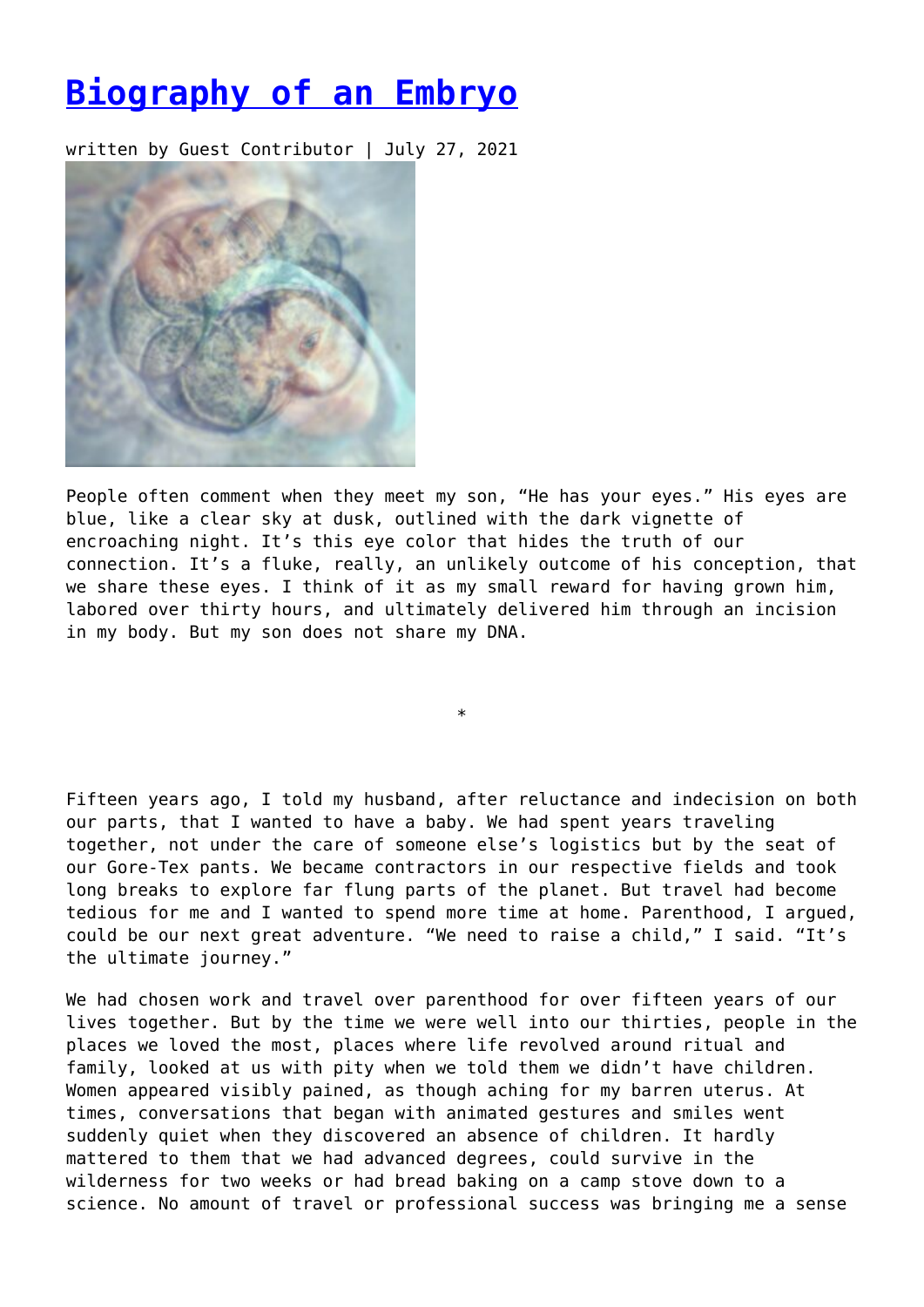of belonging in a world of families. I wanted us to join the tribe of parents.

So, it was a night in a tent where, by my calculations, we'd spent nearly a quarter of our nights together, I insisted we have a baby, all prior uncertainties gone and replaced by the confidence that a third travel companion would add a grounded-ness to our wanderings, an opportunity to experience a parent-to-parent connection wherever we went. "We won't regret this," I assured him, hoping I was right. I was forty and he was forty-three. We were old and naive.

\*

At the outset of our pregnancy undertaking, we felt upbeat, parenthood laying before us like an unexplored landscape just waiting for us to take our first steps. I had my IUD taken out – a procedure I can only describe as feeling as though my tonsils were being removed through my uterus – and our lovemaking was fun and funny, followed by pelvic tilts and shoulder stands, moments of hopeful hilarity between us that unwound the clock on a long marriage. But month after month with no pregnancy to show for it, sex became less fun and the tedium set in. We worked. I cried. I bargained with the forces that might possibly be running the universe and all its necessary outcomes.

Though we were both data driven people, I avoided looking too closely at the rates of conception in women my age. Until then we hadn't experienced any significant consequences of aging. We exercised and ate well. We were strong and took easily to physical challenges. We rode bikes and hiked long distances. We skied up hills, not just down them. I wanted to believe my eggs were every bit as capable as the rest of my body regardless of how many years they had been slowly deteriorating inside my ovaries. That's one downside of taking care of yourself; you become reproductively deluded.

I went through a phase of baffled disbelief that I couldn't get pregnant after trying so hard. My life thus far had felt like a succession of doors I'd chosen to open after completing the tasks required for admission, giving me the sense I could achieve most of what I wanted with enough persistence. The irony of age-related infertility is that effort over time results in diminishing returns. Getting pregnant does not conform to any of the outcomes we've come to associate with hard work. We are not rewarded with a child through our diligence. For some couples, getting pregnant is like falling off a log. But for others, the inability to do so is an indignity that belies all enterprise.

More importantly, I wanted to experience the physical changes of pregnancy. To grow another human within my own body was something I didn't want to pass up, the fascinating process of pregnancy seeming to me half the reward of motherhood. But the statistics were against my getting there. An average 30 year-old woman has a 20% chance of becoming pregnant each month. A 40-year-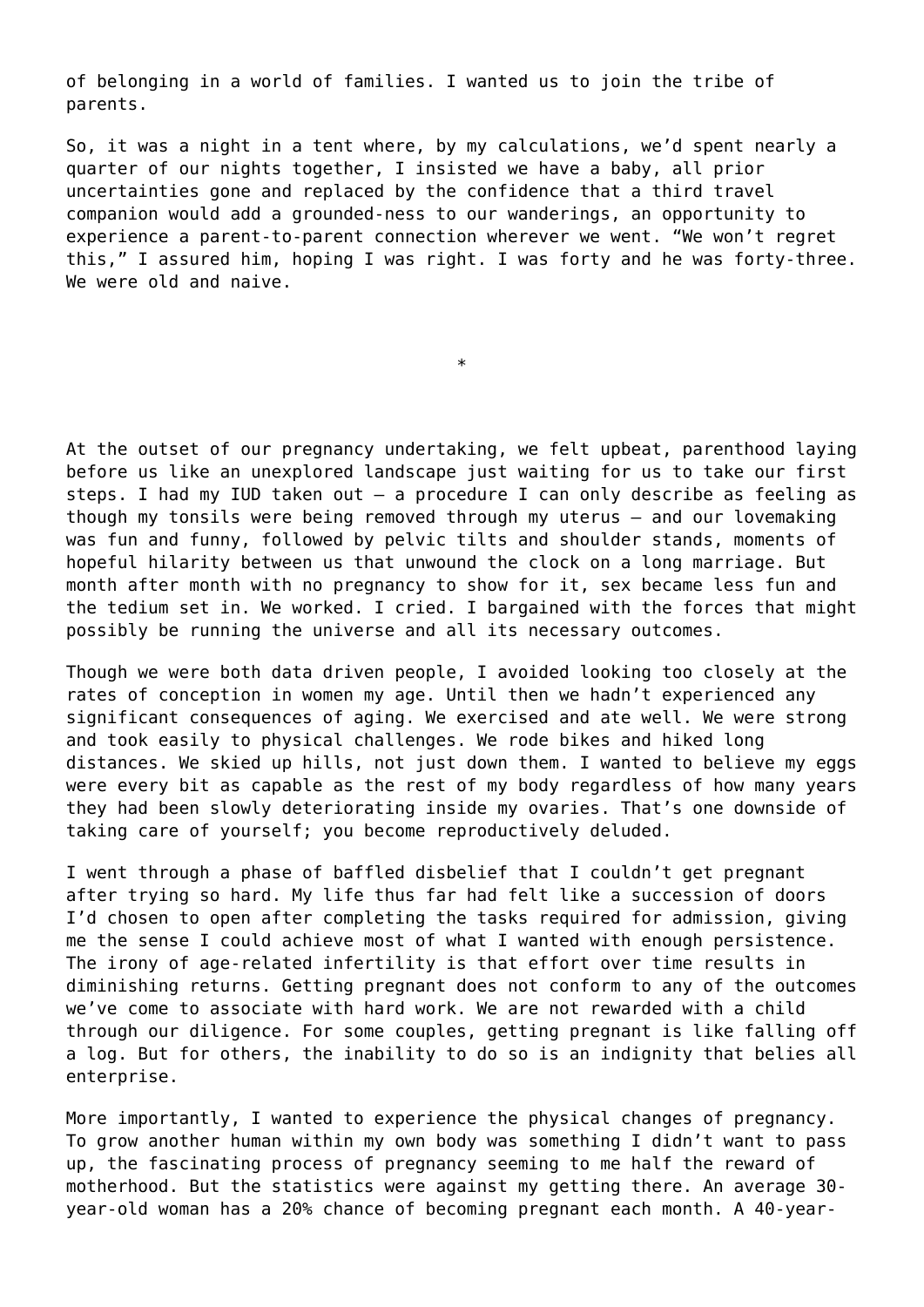old only a 5% chance. "Getting pregnant after the age of 40 is possible without fertility treatment, but it's more likely you will have a harder time," gently say the websites of assisted reproduction clinics. Yet I was of the generation of women who were told we were more likely to be killed in a terrorist attack than marry after forty. That statistic had been debunked and retracted many times over. I wanted the same to be true of my fertility.

Thirteen months after dispensing with birth control, while unpacking the weekend camping gear, I said to my husband, "It doesn't make sense for us to use my eggs. I'm too old. We need to get an egg donor." He looked at me without speaking, as though I'd just told him I was tired of being married.

"Are you sure?" he said.

"Yes. The chances of us having a healthy child with my eggs are dismal. We've been going at it for over a year. It's not gonna happen," I said, holding back that emotion unique to the infertile; sorrow and rage wrapped up with a bow of shame. At 41, I had simply waited too long. Ninety percent of my eggs were considered chromosomally abnormal, my DNA like a beat-up zipper with a bunch of missing teeth. Any significant glitch in the thousands of cell divisions required after an egg and sperm cell unite would shut down the whole process. The wondrous biological procession of life is nearly impossible when one's cells are damaged simply through the passage of time. Both our cells would need to be healthy in order to bond, replicate and split millions of times in the process of becoming a human. Some embryos make it a few months. But the successful initiation of life doesn't guarantee its delivery. What sat like a boulder in my gut was that the miscarriage rate for women over 40 was 50-90%.

In one sure moment, squatting over the pink Saltillo tile of our kitchen, noticing the dark freckles of age on the backs of my hands, it was as though a switch inside me flipped. The decision to try getting pregnant with the assistance of science was more logical and more urgent than tracking my ovulation and having imperative sex. It no longer mattered to me if our child was a combination of my mouth and his nose, or his smarts and my personality. I was so very weary of spending hours on the internet looking for new ways to boost my hopeless fertility. I'd tried acupuncture, deer placenta, meditation, and yams for breakfast, lunch and dinner. We had an alternative; modern medicine. Another woman's eggs. Using younger eggs increased our chance of having a baby to nearly 50%. Hopelessness exited the room and excitement took its place. We didn't need to crawl across the desert on our hands and knees. We had an air-conditioned car just waiting for us.

"We still use my sperm, right?" he asked.

"Of course." I said. "I want any kid of ours to have your logistical skills."

\*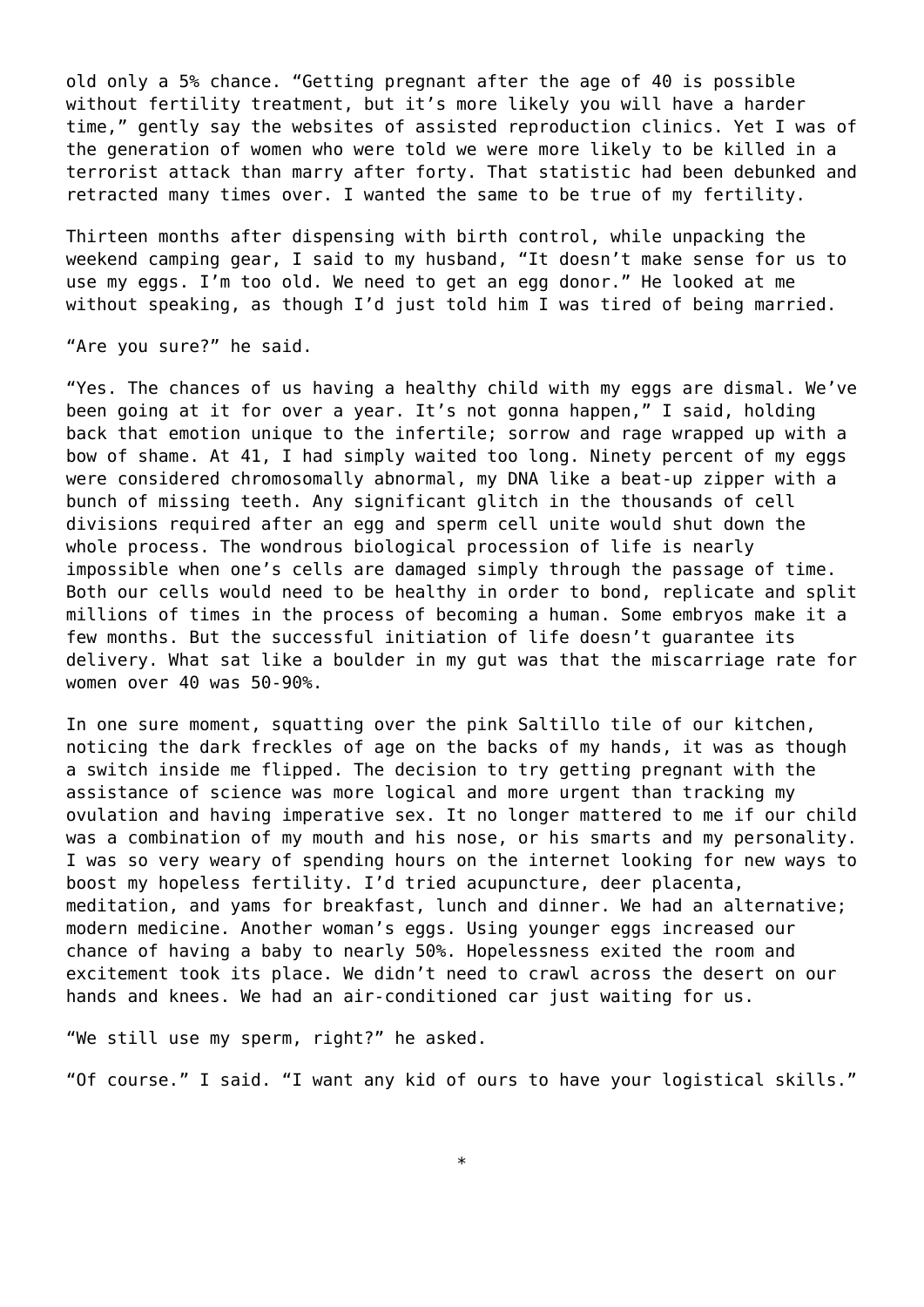Scrolling through the photographs and personal statements of women on an egg donor website felt like online dating if you were looking to date yourself. We wanted to be attracted to her in a familiar way, as though she and I could have been sisters. We scrutinized the look in her eyes (genuinely kind?), her body type (fit but not skinny?), and her coloring (pale and brunette like my younger self?). Choosing an egg donor became an oddly familiar exercise in consumer culture. Do I want a sports car, sedan, or SUV? Do I want all wheel drive or a hybrid? Tinted windows and leather seats? All these women to choose from suggested we might create a similar but better version of ourselves. Our child could look something like me even though I wouldn't be the genetic parent. And because we would be spending many thousands of dollars on Assisted Reproductive Technology (ART), the sentiment that "I just want a healthy baby" became qualified with, "Though he or she should look like me and how about we order up some long legs and beautiful teeth while we're at it." I wanted to erase the evidence I wasn't the biological mother. To a point. And then, indeed, I wanted something better than myself.

We didn't scrutinize an egg donor's health history too closely. The ones who make it through the vetting process have all claimed pristine health. I knew this, having been turned down as an egg donor when I was in my 20's because my parents and grandparents possessed every major medical condition for which our society pays dearly: cancer, diabetes, depression, heart disease, hypertension, thyroid disease. Even spinal disc herniations. We were a family of physical train wrecks. No upstanding egg donor agency accepts a woman who has relatives with significant health problems, though with the payout for egg donation being, on average, upwards of ten thousand dollars, you have to wonder if there is too great an incentive to lie. Ultimately, assisted reproduction with a donor involved requires trust. Or at least the willingness to accept risk. My husband and I had both. Plus, good health insurance.

I liked Alex's look. Her photographs suggested she modeled professionally. Some images were pouty and sultry, a few exuberant and cocky. I was amused and compelled by a woman willing to post her 'Come f\*#k me' face on an egg donor website. She was fairer and more angular than I, with large hazel eyes like my husband's, though she and I shared a certain thickness to our eyebrows. But one of her photos was the spitting image of my younger mother and I kept returning to it. Here was my mother, had she been brash, confident and irreverent. I wanted that for my child.

\*

Alex's personal statement was as affecting as her looks. *I was the kid who directed the show. I learned how to program a VCR before my parents. I love to dance and I model. I have really good genes and I'm not sure I want to have kids so it would be a waste of my eggs if someone else can't use them. I want to travel to Japan with the money from egg donation.*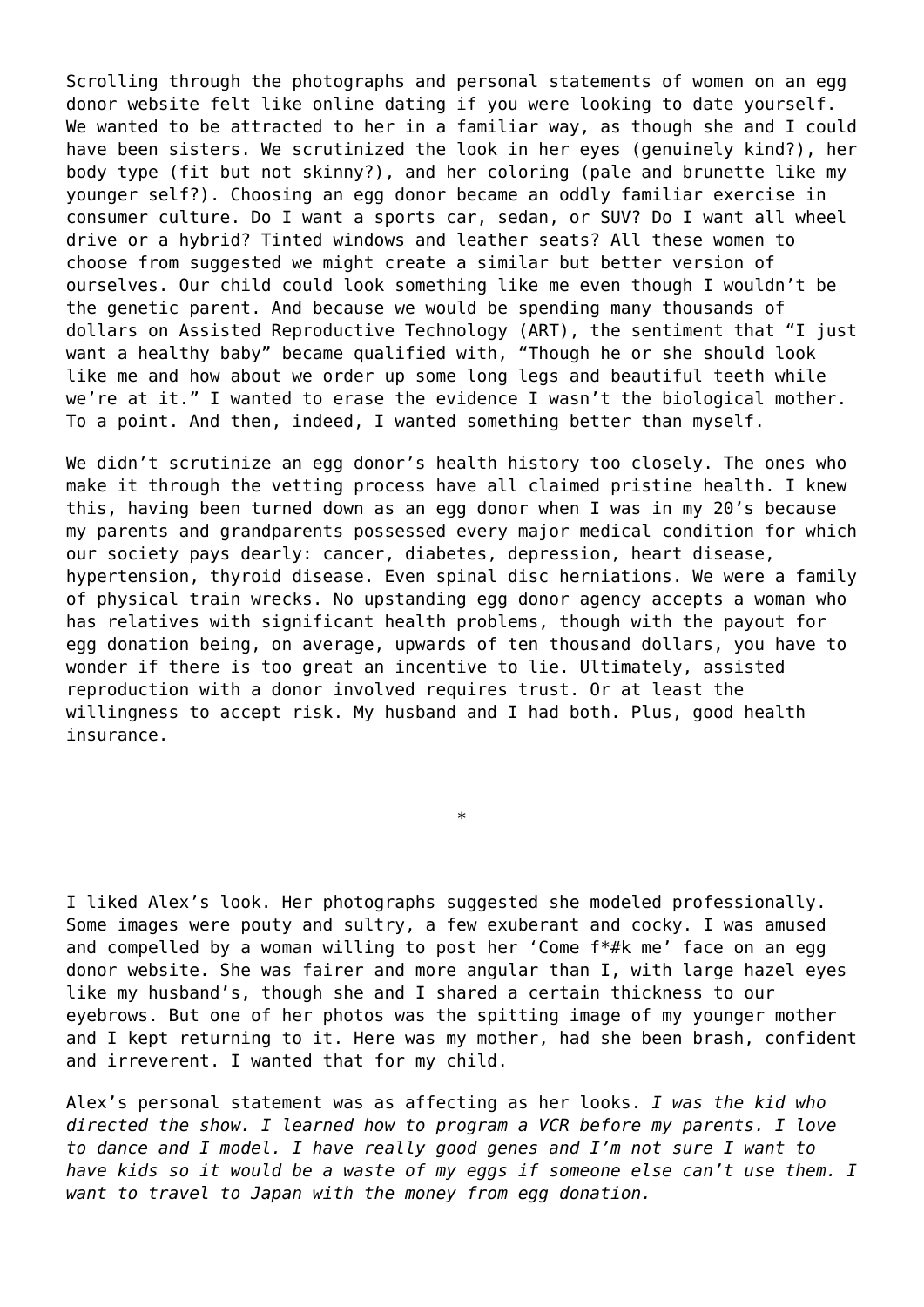Her cheeky honesty, far from putting us off, only strengthened our sense that Alex's eggs would best represent the two of us. None of the other candidates had written anything about what they would do with the money from egg donation. But why would anyone endure the arduous process of donating her own eggs to a complete stranger were it not for the compensation? Alex's esteem for the quality of her eggs, and her choice to become a donor was certainly an act of generosity, but only to a point. We understood our relationship would be a transaction, pure and simple, and I wanted a woman who called it like it was. Because I wanted a no bullshit child.

Normally, all a recipient couple will see of their egg donor are photographs. After a donor is chosen, she confirms her availability, everyone signs paperwork releasing each other from future indemnity, the agency is paid, and all proceed on parallel tracks with a clinic specializing in assisted reproduction. All communication would be handled by the agency or the clinic. Most egg donor agencies, like those that deal in sperm, stress the anonymity of donation. "Egg donors will remain anonymous as much as possible." Though in some rare instances "both parties will agree to reveal their personal information or even have an in-person meeting." write the egg donor sites.

For us, after requesting that Alex be our egg donor, the larger questions of what it means to reproduce weighed on us, a sense that if we weren't doing this the "normal" way, were there issues we were missing? If our child was going to share half their genetics with a stranger, would we be creating a void within ourselves and that child around an understanding of their ancestry? How much should heritage matter? It was, in our minds, an act of denial to suggest we weren't about to embark upon a procedure that would essentially make us all related. My husband's cells would combine with the donor's cells. Her cells would be in my body. My cells would nourish and grow the embryo she helped to create. The more we thought about it, the more absurd it seemed. Not that we would go forward. Absurd that an egg donor, the biological mother of our child, would never be known to us. So, we asked to meet her.

We have an engineer friend who spent a winter in the 80's running ski lifts in Jackson Hole. He worked six days a week in exchange for a season pass. At least once a week he ejaculated into a sterile cup at the local sperm donor clinic and was paid enough to cover his food and beer. He never went on to have his own kids but guesses he probably has at least a few children walking the earth. "I bet they're all good skiers," he quipped. It was the first time I had imagined the possibility a person could fall in love with someone who was, unknown to them, their half sibling.

\*

When I was younger, the idea that I would donate my reproductive cells without caring whether they would result in one or more functioning members of society, or if I would ever see their faces, didn't bother me. Like our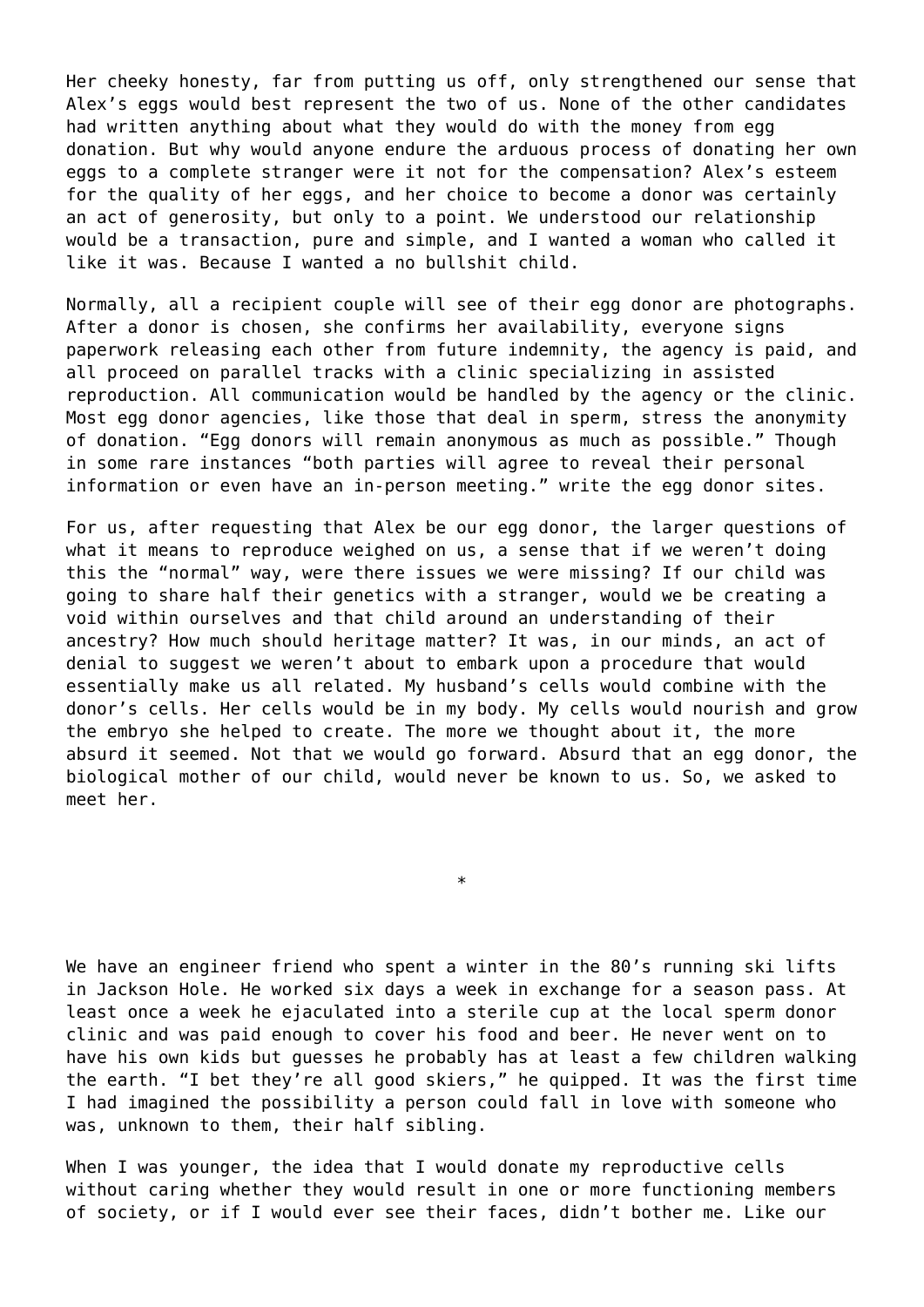ski friend, I was motivated by money. Men can donate their sperm starting at age 18 and women their eggs around 20, five to seven years before, what we understand now, is the age at which our brains are fully developed. Do we really know what we're getting into at these tender ages? Were it as easy as a five minute orgasm for a woman to donate her eggs, as it is for a man to offer up his sperm, would we feel differently about anonymity as the number of children being born from donation continued to rise? Even without such ease, will we soon need to be vigilant about who we choose to be our partners, with blood tests before marriage becoming less about uncovering an undiagnosed case of syphilis and more about avoiding incest and inbreeding?

The U.S. is still rather Wild West when it comes to egg and sperm donation. Currently, there are no laws governing who can donate nor how often. The U.S. regulates and tracks bovine inseminations and outcomes, but not human ones. There are a few guidelines set out by the American Society for Reproductive Medicine – they advise a sperm donor should be limited to 25 live births per population of 850,000 – but this is simply a recommendation and is not enforced. No centralized database exists for tracking sperm and egg donations, and it is estimated that only 40% of live births involving sperm or egg donation are even reported as such. In contrast, most European countries do not monetarily compensate sperm donors, and anonymous egg donation is banned in many of those countries, the reason given that all children have the right to know who their biological parents are. Others argue the removal of anonymity puts too much emphasis on the importance of DNA when parents should be viewed as the people who raise a child, not those who donated their genetic material.

Quite clearly for us, the idea that our egg donor would remain anonymous became unsettling. I can understand the potential emotional fallout of meeting the donor who helps a woman get pregnant and why we wouldn't want to know her. If we didn't like her might that affect the eventual relationship we had with our child? Assisted reproduction, for a heterosexual couple, is always the path of last resort and infertility so emotionally debilitating that I briefly struggled with the conversation over whether we would seek the removal of anonymity from this already difficult process. We wanted to get the conception part over with, to emerge victorious with a securely implanted embryo inside me and leave behind the shame and defeat of being unable to get pregnant in the first place. I wanted no reminder that there was a third person, and a laboratory, involved in our becoming parents. But the part of us that prevailed was the one that wanted to be able to tell our child at least something about the woman who made his or her life possible. Other than she could program a VCR.

The agency was taken aback by our request to meet Alex. No one, up to that point, had ever asked. They said meeting her could not be an interview and we would need to pay their fees first. I wasn't expecting anything beyond a

\*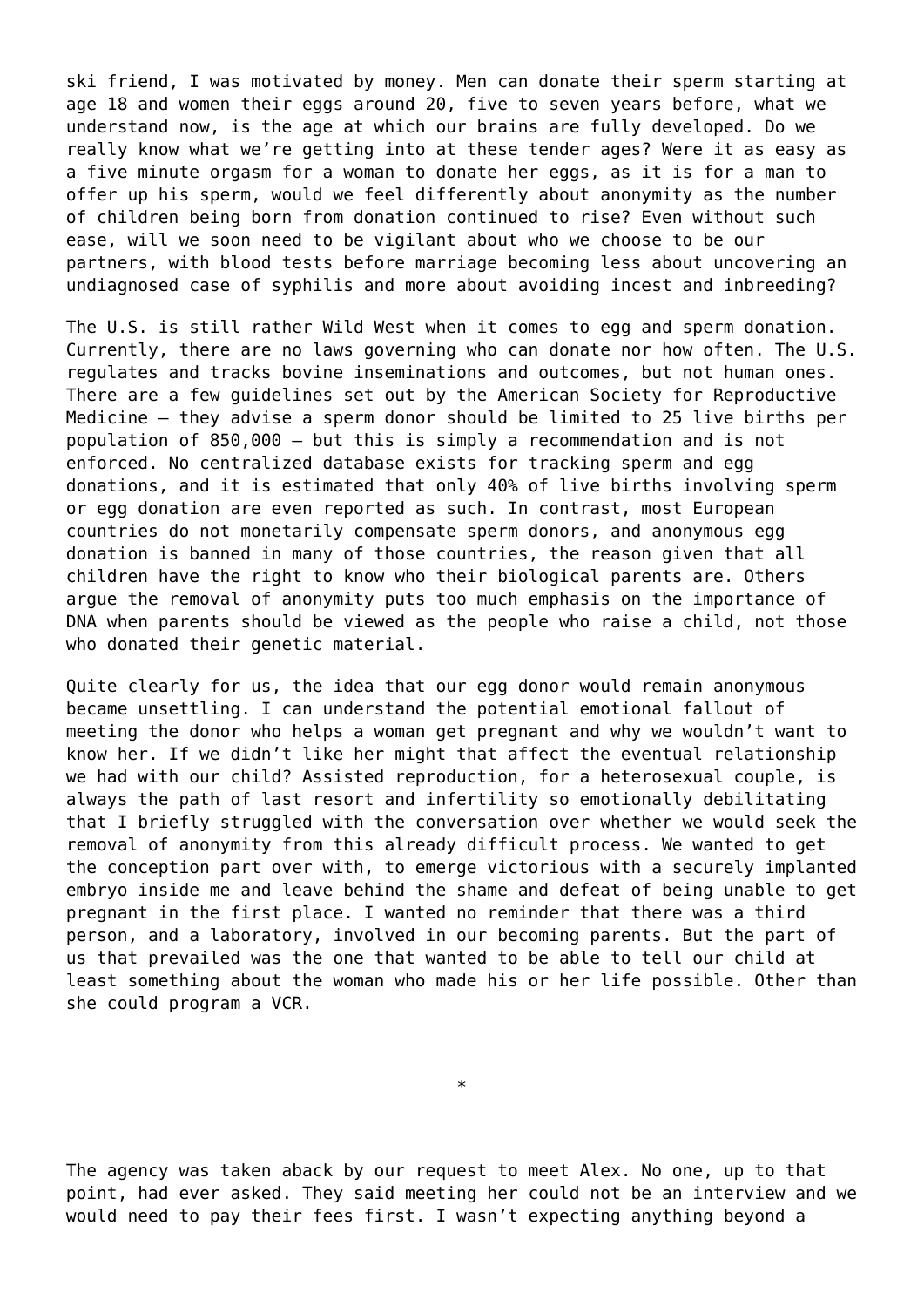brief interaction, though I hoped she might feel invested in us since we had made an investment in her eggs. Was I hoping for accountability and cooperation at a higher level than if she had never met us? I wasn't sure what that looked like. Or maybe I wanted to somehow humanize the transactional nature of this process and removing the curtain of anonymity seemed like the most effective way. It was possibly an inappropriate maternal assumption, thinking our donor might be better off down the road knowing a little about the couple who were raising the child that was hers on a molecular level. The bigger benefit might be that we would all like each other. That we might even come to know each other. It would be a team effort even if it ended poorly. We offered to buy lunch. And Alex said yes.

When I first laid eyes on her sitting at the clinic conference room table, I knew in my gut we had made a good choice. Despite her moody photos portraying a youthful angst, Alex was a luminous young woman, bright in every way. Smooth ivory skin, platinum dyed hair cut into a pixie, and hazel green eyes framed by dark eyebrows and a smile that shimmered. Her handshake was firm and her voice kind. She seemed to possess the fearlessness that had come through in her photos and a confidence without bravado. Where we wore the battle fatigue of infertility, she embodied optimism.

Alex seemed excited to meet us and we fell into an easy familiarity, speaking with animation as if embarking upon an exciting project, a cool modern-day alternative to baby making. The three of us became so relaxed in conversation, the donor agency representative sat quietly, offering nothing more than an appreciation of the Butter Chicken. When we told Alex we were traveling to Burning Man in a few months her eyes went wide. I guessed we weren't anything like her parents, even though we were nearly the same age. They lived on the "east side" as we called it, the tony neighborhoods across Lake Washington from Seattle, home to Microsoft, McMansions and most of the area's Republicans. "But my mom had me over here at the university hospital," Alex said. "They're old hippies. She didn't want me to be born in the suburbs." As it turned out, Alex lived in the same part of the city as us; we in the north end with houses and lawns and she in the south end with loft apartments above shops selling fetish gear. If I got pregnant, I would deliver at the hospital where Alex was born.

She asked if we could wait until after her 22nd birthday to start the process. I couldn't help feeling a small sense of ownership over her body now that we'd paid her fee. I tamped it down. It wasn't as though she could do any significant damage to her eggs in the time between our meeting and her procedure. "Of course," I said. "Let's all have some fun before we get serious about making embryos."

Through all of this we never told our families or friends we were even trying to conceive, let alone had turned to a lab. We didn't want anyone wondering when they should start to feel sorry for us. Failing to get pregnant is hard enough. Admitting you've created your embryos using someone else's DNA seemed to me, at least initially, almost un-utterable. Would there be judgements, parental disappointments that we'd have to absorb into our own? We could keep this a secret, just one of the many small intimacies between a couple that is theirs and theirs alone. We were finally feeling a sense of control over our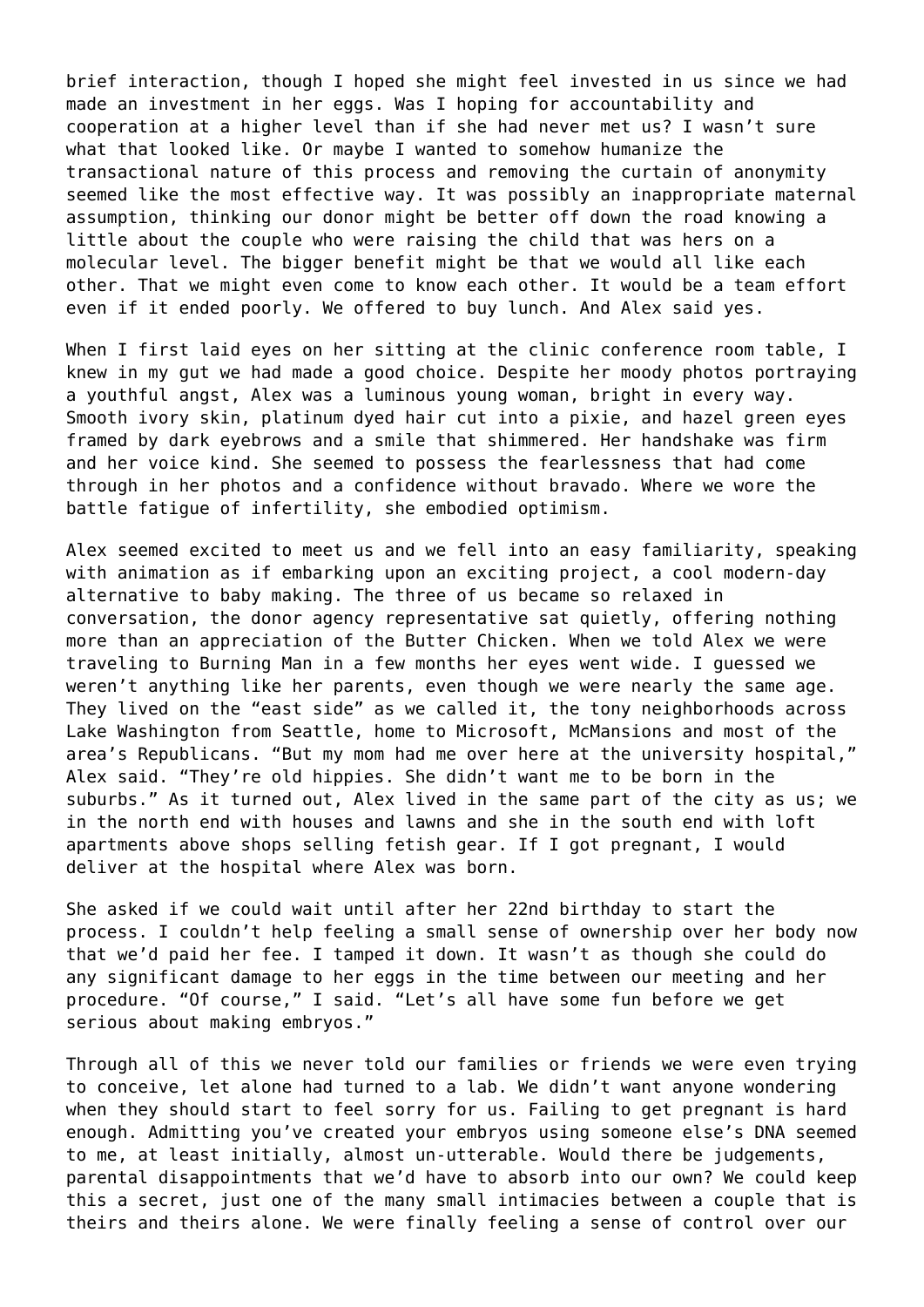pursuit of parenthood and didn't want to explain to anyone that we had gotten there through anything less enjoyable than a moment of conjugal bliss.

But before we could go forward with the process, before we would attend our respective parties, we all had to get tested for everything; gonorrhea, syphilis, HIV, hepatitis, endocrine disorders, genetic conditions like cystic fibrosis and muscular dystrophy. Alex had to go through an in-depth psychological assessment, her passing of which was some small assurance that we wouldn't sire a serial killer, or she wouldn't regret her decision. In real life you just roll the dice with your chosen mate hoping the crazy uncle gene doesn't show up in your own baby. But with assisted reproduction, the tests and assessments, the data and due diligence, suggest everything about this process will be controlled and flawless. You would be wrong.

A donor/recipient protocol requires that two women artificially suppress their monthly menstrual cycles in tandem. After her July birthday, we would await Alex's August period (and my own) then both pinch the flesh of our bellies at home and inject ourselves with a drug called Lupron, suppressing the pituitary hormones responsible for stimulating the ovaries to prepare an egg for ovulation. We were both, essentially, put into a state of temporary menopause. Then Alex would switch her injectable to a gonadotropin, a drug that would stimulate her body to mature multiple eggs in both ovaries instead of the typical one or two, while my system remained dormant.

\*

Impatience to get this process rolling meant I was suppressing my cycle while still in the Black Rock Desert at Burning Man. I hadn't made the connection between the cessation of my ovarian function and my libido, finding myself at the most sexually charged festival in the world feeling as though I just wanted to sit in a camp chair and knit a baby blanket. While half naked bodies gyrated around me, I daydreamed of decorating my future baby belly with paint and glitter. I sequestered the Lupron vial and syringes in plastic baggies to protect them from the alkaline dust and biked my bloated body past desert art, gazing enviously at young couples who looked as though they could conceive through nothing more than locking lips. I dreamt of a future child dancing with glow sticks. The day a man approached me in the wee hours of the morning wearing a button on his lapel that read, "Have you had your orgasm today?" and attempted to engage me in a conversation about the health benefits of a daily climax I nearly screamed, "Dude, my orgasm has gone to hell. All I want is a baby!"

When we returned from the desert, Alex was on the ovarian stimulation superhighway and I began a medication that would grow my endometrium, the blood rich uterine lining that acts as the receiving ground for an embryo, slowly integrating its blood supply with that of the fetus. As Alex matured eggs, I popped estrogen pills at a dosage high enough to trigger concern from an uninitiated pharmacist, who called me at home after the prescription was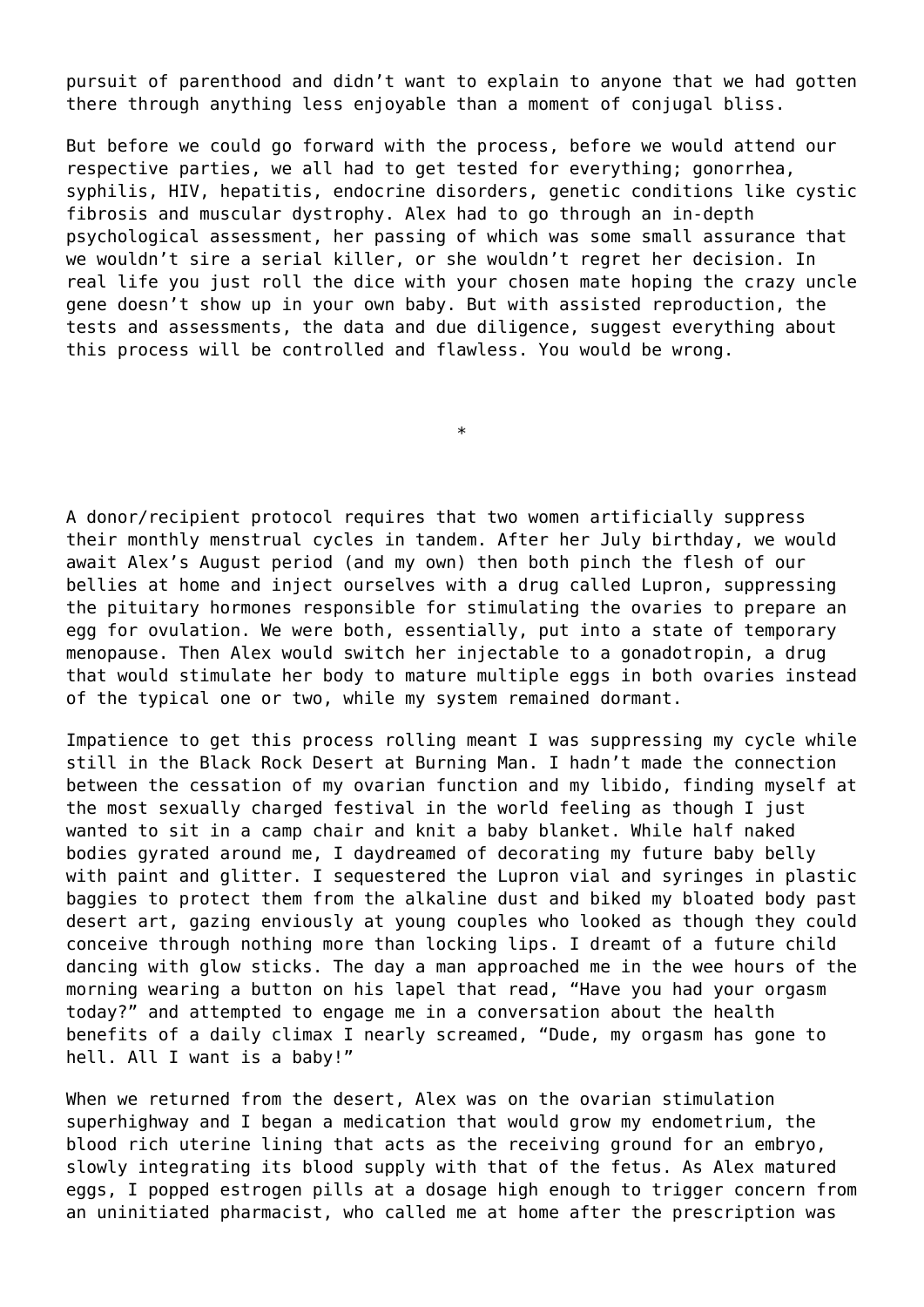dispensed to ask whether I understood the risks. But this was the protocol. High doses of any hormone can have negative consequences, though I didn't spend any time investigating those risks. I did what I was instructed, and risk was relative. I would have sooner shot myself from a cannon then question the steps I was told to take to get pregnant.

When Alex's eggs were deemed sufficiently mature, they were suctioned with delicate precision from both ovaries using a needle passed through the vaginal canal. On the day I knew she would be undergoing the procedure, I visualized those robust oocytes – the female egg cells – being transferred to a petri dish followed by the injection of a single sperm, from my husband's morning contribution, into the center of each egg. Sitting on a yoga bolster at home, twelve miles between me and the clinic, I went into this meditative state, envisioning the quivering sequence; the cleavage that marks the beginning of cell division, the split into two separate cells, then four, then eight, all robust and on their way to becoming a blastocyte, the early stages of an embryo. They were the prayers of an agnostic.

What I didn't envision was that while these embryos were developing in the lab over several days, Alex was lying at home with a distended abdomen, shortness of breath and an encroaching anxiety that something was very wrong. She had been told complications were possible, but in the same way everyone knows it's unlikely but possible you will crash on any given car ride. It hardly ever happens, right? But sometimes it does.

\*

From the point of view of a couple who wants to have children and can't, the women who donate their eggs will never get anything less than my unwavering gratitude, no matter how much their compensation. I couldn't thank Alex personally after her donation because, despite our having broken the barrier of anonymity, we hadn't exchanged contact information. It felt like closure to have met, looked each other in the eyes and felt good about what we saw. We parted thinking we would never meet again.

But what is the role of the friends and families of the women who donate? What are they thinking when their loved one calls in tears to sav she is in terrible pain after putting herself through hormonal hell to give a stranger her reproductive future? What does a mother do, faced with an only child who says she may never want to have her own children, when that child asks to be driven to the hospital because she is in a fetal position and can't get off the floor? At first, they say, *We don't understand. Haven't you put yourself in this position? Didn't you know this could happen?* She may suffer in solitude because what she has done seems selfish to them. Her friends may watch her in agony and offer ibuprofen and a glass of water, but little else. She's done something questionable, in their minds, for money. She's potentially stolen the dreams of her parents. *We don't get it.* They say. *Shouldn't it be ok for you to feel a little bad?* Might the only people truly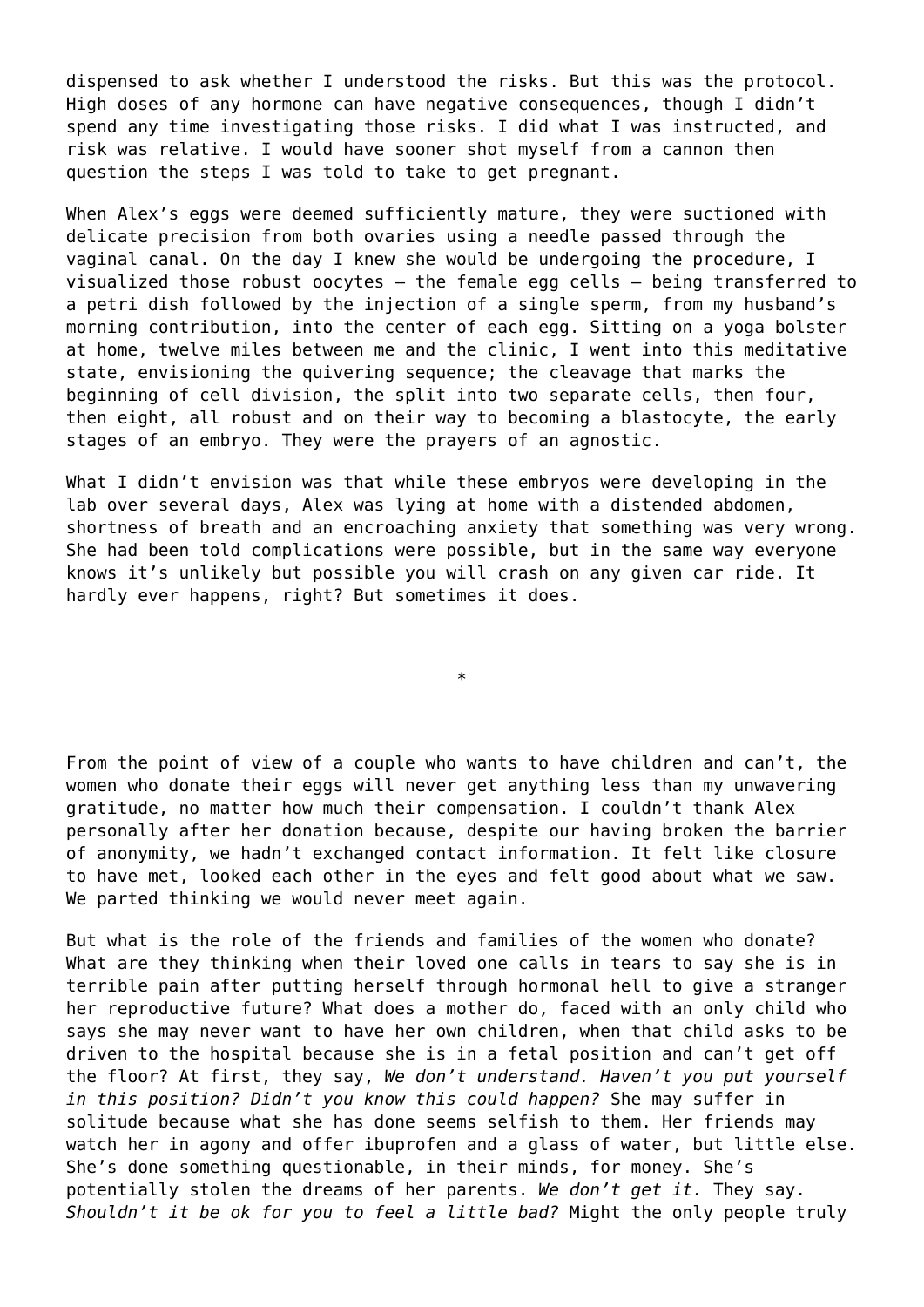equipped to offer help and understanding – when she feels as though she's dying after her ovaries have been shrunken but somehow her abdomen has ballooned – be the people for whom she's done this?

The day I went to the clinic for an ultrasound to assess the thickness of my uterine lining in anticipation of the embryo transfer, I asked our doctor how Alex was doing after the egg retrieval. A look passed over his normally gentle face that was uncharacteristically cold and annoyed. She had been "naively unprepared" for the side effects of retrieval he told me.

"Did she get OHSS?" I asked, knowing from another friend's experience during her own egg retrieval procedure that the phenomena, though rare, makes a woman circle the drain of bitterness over having to endure such agony in pursuit of becoming a mother. It was pain beyond measure. She said it felt like suffocation and evisceration at the same time. And my doctor was disparaging my donor's experience.

"Yes, but she'll recover," he said curtly, pulling the ultrasound probe from my vagina and announcing my endometrium "excellent." I left the clinic and immediately called the donor agency.

"Send Alex flowers. Today, please," I told them.

With her eggs soon to be in my body, and her suffering dismissed, who was this woman's family, anyway?

\*

Ovarian Hyperstimulation Syndrome (OHSS) can occur with varying severity as a result of artificial ovarian stimulation and egg retrieval. Because a mature egg follicle releases estrogen into the body during ovulation, when the ovaries are forced to mature multiple eggs at the same time rather than the one or two of a normal cycle, a flood of estrogen enters the abdomen. Alex had produced over thirty mature follicles as a result of the dose of medication she was given, the ideal number being no more than fifteen. Even though the gonadotropin is adjusted for each patient in an effort to prevent this kind of overstimulation, sometimes the outcome is out of their control. Too much circulating estrogen can lead to blood clot formation and a hyperpermeability between the spaces in the body, and fluid collects in places it wouldn't normally be contained. It's like drinking a glass of water and gradually having it show up in your lungs.

Ten to fifteen percent of women going through ovarian stimulation will experience mild to moderate symptoms of OHSS such as bloating and nausea. Only one to three percent will experience a severe case. As Alex told me later, her case was so frightening, so severe she wasn't sure she would make it through the night. Her abdomen swelled as though she were the one at the end of a pregnancy. She could hardly breathe and, after finally going to the hospital, the emergency room providers drained nearly three liters of fluid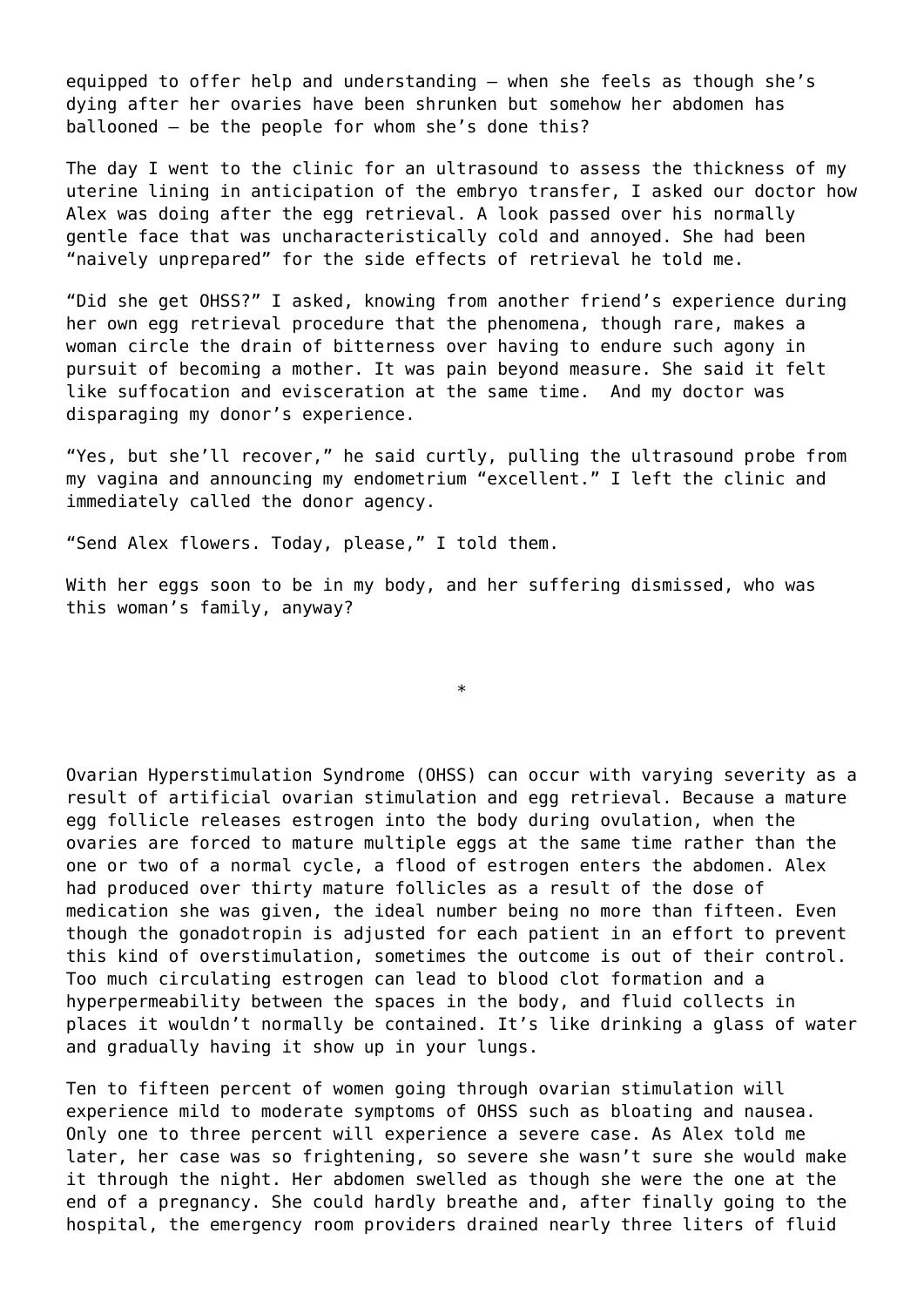from her abdomen. The nurse by her side told Alex this kind of reaction was so rare she might want to go out and buy a lottery ticket for a chance at the same odds.

I didn't tell my husband immediately the complications, that Alex could have ruptured an ovary, experienced kidney failure or a life-threatening blood clot because too much estrogen makes the blood viscous. I didn't want both of us to experience the shame and the worry and I felt responsible for initiating. I was the one who should have been suffering for my ardent pursuit of motherhood.

I wished briefly we had never met her. I rationalized the intended anonymity of the egg donor meant her condition, her experience, was never supposed to be my concern. But we had met. And I was like a small animal later that night, a scared and timid thing faced with the possibility that my drive to have a baby had endangered another woman, despite her having accepted the risk involved. What if she had died? It's rare but it happens, though rates of OHSS continue to fall as reproductive technology improves. It felt like potential manslaughter. How would I feel about the child that would result from this imperfect science if Alex were to suffer permanent disability?

When my pregnancy test came back positive, I asked the donor agency if I could have Alex's email address. 'We've told her you're pregnant,' they replied, as though they had something to lose if we were to remain in touch.

"I know. Just ask her."

And so, our acquaintance continued. "Are you ok?" I wrote.

"OMG!" she replied. "You wouldn't believe what happened." She poured it out to me and I took it all in, more sorry and more grateful that I could put into words.

\*

A few months before our son was born, shortly after I turned 43, Alex sent us a few of her baby photos courtesy of her mother. And when our son was lifted out of my body, he was every bit her baby double. He had her nose and her large almond shaped eyes. Yet our son's eyes were the color of wild blueberries, dark and sweet. We were told his eyes would likely change to the hazel color of his genetic parents in six months to a year. But they did not. Brown or green-eyed parents can have a blue eyed child if both parents carry the recessive blue eye gene from one of their own parents. My husband had a blue-eyed mother and Alex a blue-eyed father. Though I had made no genetic contribution to my son's eye color I reasoned, under a good-humored delusion, that our nine months of intertwined existence had activated this recessive gene. He would be spared my sausage fingers, my stocky legs, my predisposition to back pain. But he would have my eyes.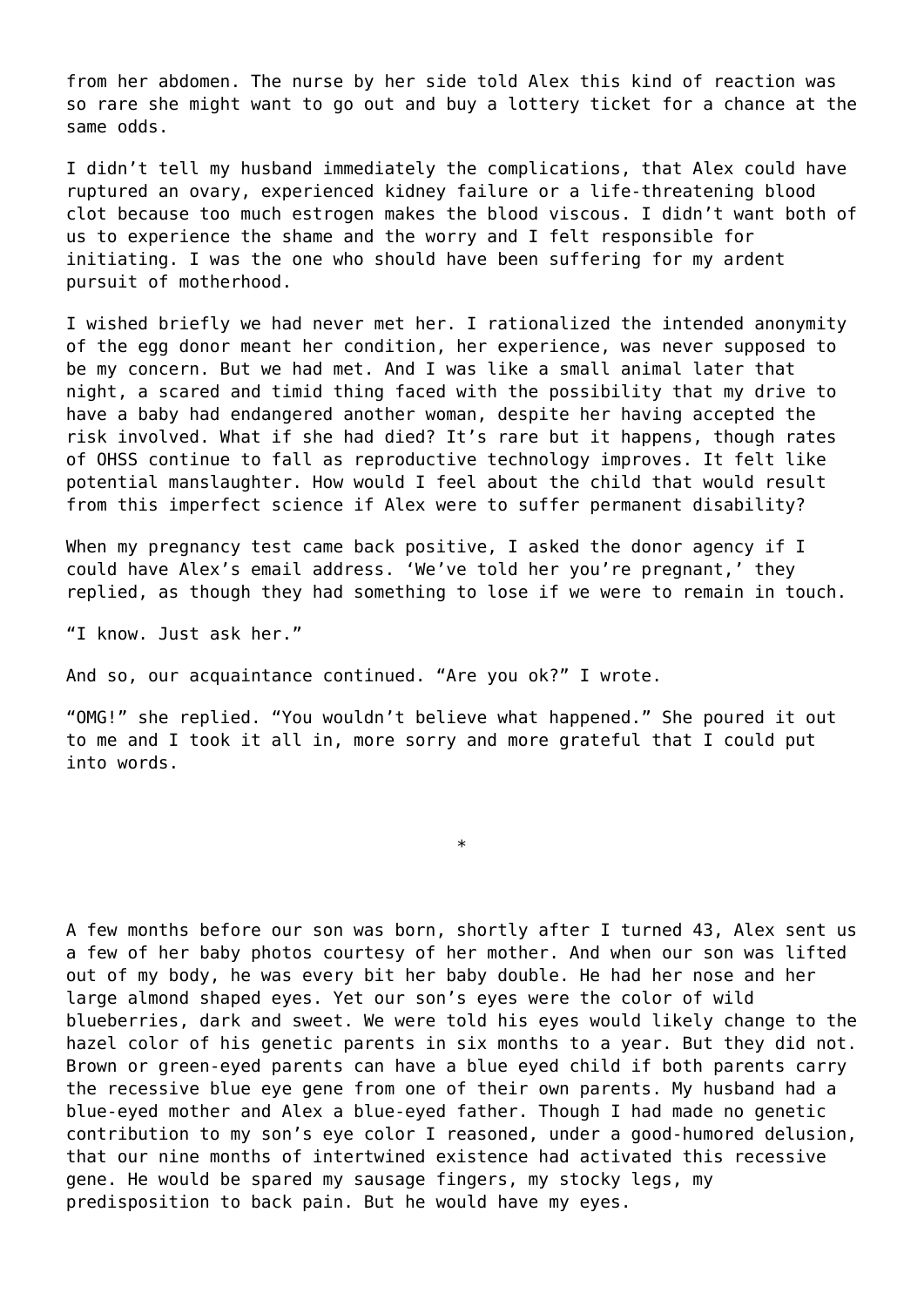I no longer shy away from telling people my son was born from egg donation. Being transparent about the third person in our conception story feels almost magical now. It's well known that fetal cells circulate through a mother's vascular system starting around six weeks of gestation. Often those cells are found in maternal blood years later. My son, his father and Alex are still within me at tiny levels. Maternal DNA is also found in a child meaning that even without my DNA, there is a small bit of me inside my son. We mothers are all, at some level, human chimeras, fantastic creatures possessing the parts of different animals, through the process of pregnancy. My body has been the repository, and likely still is, of our collective efforts. Had we never met or maintained contact with Alex our story would be fragmented by the missing piece, the unknown donor, and I never could have told her that her suffering had resulted in both great joy and a true sense of now belonging in the world.

There are more of us every year; women who have delayed childbirth because of our ambitions and women who have helped them in pursuit of their own. Record keeping is still vague. Approximately 6,000 fresh and frozen donor egg embryos are used each year in an attempt at pregnancy and statistics state about 35-45% of those will result in a live birth. But we don't know the true number of egg donor babies born each year. There are efforts to implement better record keeping, but it's a slow process to reach consensus.

Alex and her parents arrived on our doorstep when our son turned one. Her mother and I walked in the park and spoke together as mothers, my son strapped close to my chest, while Alex chatted with my husband and her father. Before she left for Japan, we met again when our son was three. He wasn't interested in her. But then, she wasn't interested in him. We all got what we wanted and nobody died. She gave us the collected works of *Calvin and Hobbes* saying it was a favorite when she was younger. Our son has now read it many times over.

Alex still lives in Japan, making visual and performance art, connecting with her own tribes without children of her own. We write to each other every year and she watches this child – my child, her child – through the photos I occasionally post on social media. She has thousands of followers on Instagram. Sometimes I show our twelve-year-old son glimpses into her life. "Look, your egg donor mama has a beautiful home in Japan." He looks and says nothing, as though he's the one worried that Alex might pose a risk to our relationship. But I bring her up every once in a while, wanting to remind him I will never be ashamed or reluctant to acknowledge this other woman.

He still hugs me every night even though he is inching past me in height. Sometimes he even says, "You'll always be my mom." And I look into his blazing blue eyes and see the truth of that.